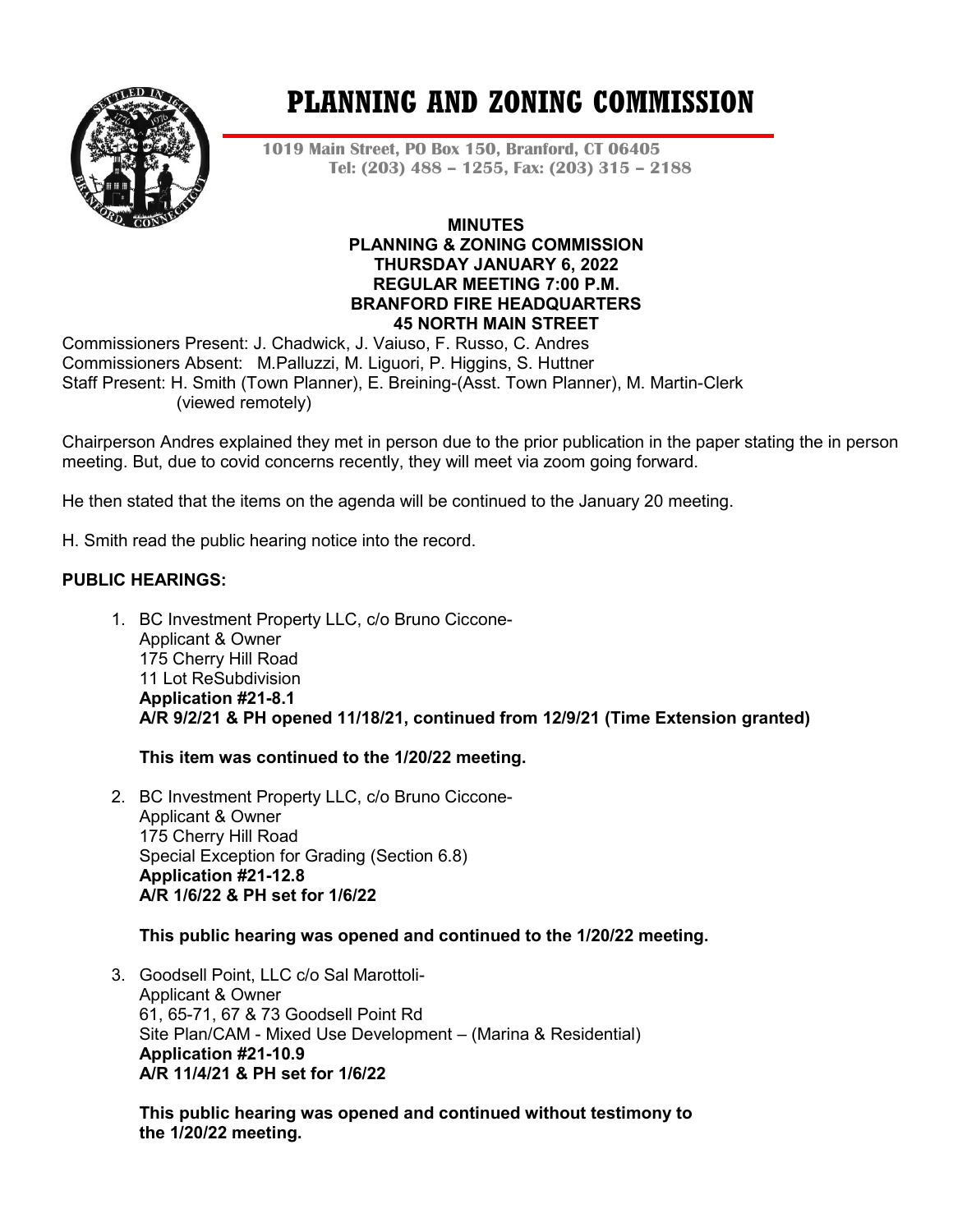*TOWN OF BRANFORD PLANNING AND ZONING COMMISSION Minutes- January 6, 2022 Page 2 of 4*

4. Goodsell Point, LLC c/o Sal Marottoli-Applicant & Owner 61, 65-71, 67 & 73 Goodsell Point Rd Special Exception for Grading (Section 6.8) for a Mixed Use Development – (Marina & Residential) **Application #21-10.10 A/R 11/4/21 & PH set for 1/6/22**

#### **This public hearing was opened and continued without testimony to the 1/20/22 meeting.**

5. Corey Stoll & Nadia Bowers Lovejoy-Applicants & Owners 4 Tyler Avenue Special Exception Modification & Coastal Site Plan-Single Family Residence **Application #21-12.1 A/R 12/9/21 & PH set for 1/6/22**

#### **This public hearing was opened and continued to the 1/20/22 meeting.**

6. Sound Real Estate LLC, c/o Dan Merriam- Applicant 45 Rose Hill Road LLC, c/o Paul Santa Barbara-Owner 45 Rose Hill Road Special Exception- Car Storage Lot **Application #21-12.4 A/R 12/9/21 & PH set for 1/6/22**

# **This public hearing was opened and continued to the 1/20/22 meeting**

# **MINUTES: 12/9/2021**

- **J. Chadwick made a motion to approve the minutes.**
- **F. Russo seconded the motion which passed unanimously.**

# **CORRESPONDENCE:**

- 1. Equipment swap at a cell tower at 10 Sylvia Street.
- 2. Equipment swap at a cell tower at 850 West Main Street.

# **OLD BUSINESS:**

1. Nick Magnotta-Applicant John & Rachel Brasile c/o Attorney Joseph Porto-Owners 54 & 60 North Main Street Special Exception-Car Wash **Application #21-7.4 PH closed 12/9/21**

# **This was continued to the 1/20/22 meeting.**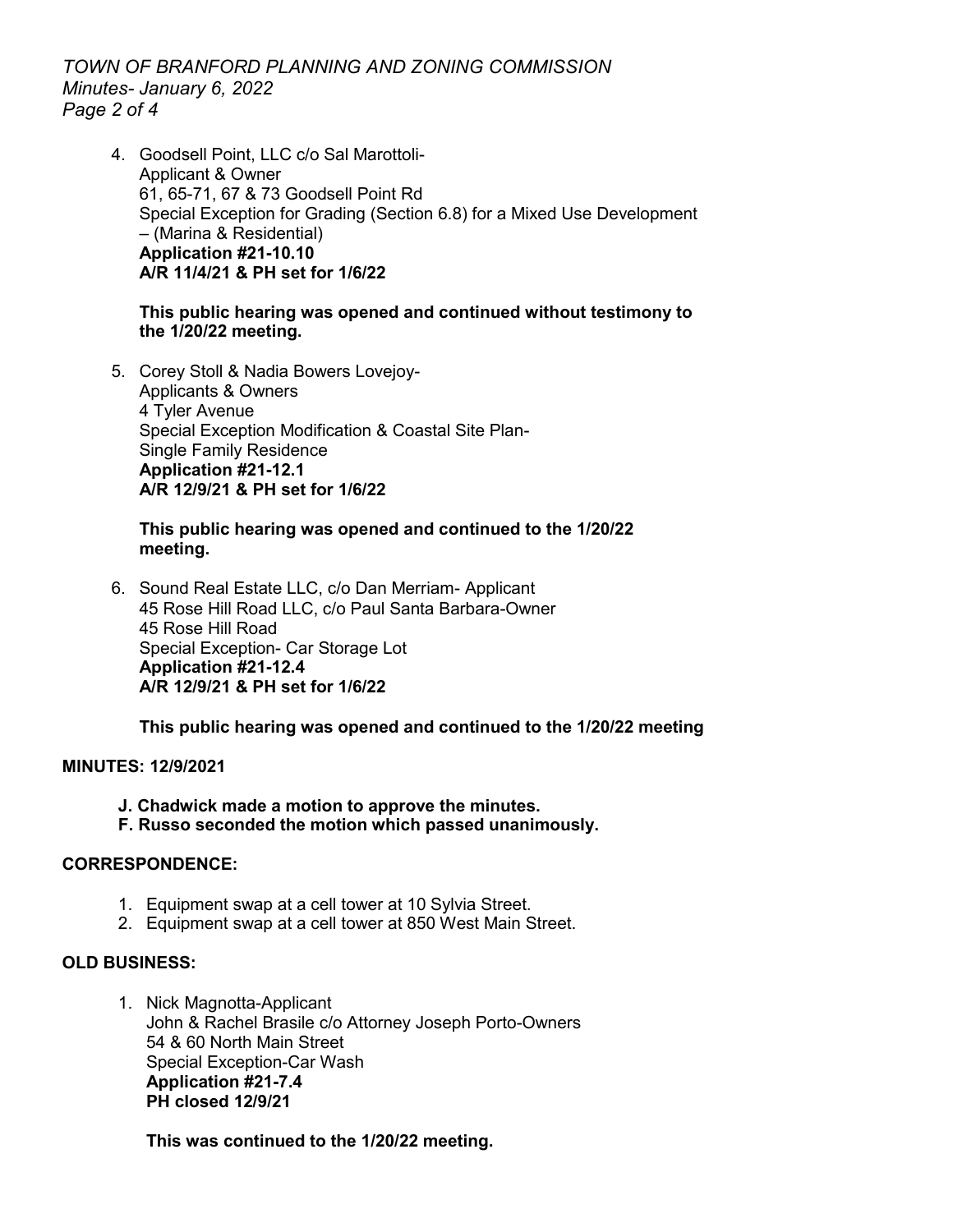*TOWN OF BRANFORD PLANNING AND ZONING COMMISSION Minutes- January 6, 2022 Page 3 of 4*

2**.** Nick Magnotta-Applicant John & Rachel Brasile c/o Attorney Joseph Porto-Owners 54 & 60 North Main Street Special Exception-for Grading (Sec 6.8) for a Car Wash  **Application #21-9.1 PH closed 12/9/21**

#### **This item was continued to the 1/20/22 meeting.**

- 3. 61 Burban Associates LLC, c/o Joseph Iamunno (Manager)- Applicant & Owner 61 Burban Drive PDD/Master Plan-Multi-Family Residential Development **Application #21-11.4 A/R 11/18/21 & PH set for 1/20/22**
- 4. 61 Burban Associates LLC, c/o Joseph Iamunno (Manager)- Applicant & Owner 61 Burban Drive Site Plan – Multi-Family Residential Development **Application #21-11.5 A/R 11/18/21 & PH set for 1/20/22**
- 5. FSI Acquisitions LLC c/o John Knuff-Applicant Zoning Regulation Amendment Amend 6.6E to add BL-HR (BL- Hybrid Rear) zone to table **Application #21-11.8 A/R 11/18/21 & PH to be set**
- 6. FSI Acquisitions LLC c/o John Knuff-Applicant Hamilton Branford LLC-owner of 81-111 Commercial Pkwy 49 Commercial Pkwy LLC-owner of 49 Commercial Pkwy 81-111 Commercial Pkwy & 49 Commercial Pkwy Special Exception- Grading (Section 6.8) **Application #21-11.9 A/R 11/18/21 & PH to be set**

**The public hearing was set for 2/17/22 per the applicant's request. A time extension was given by the applicant and accepted by the Commission.** 

7. FSI Acquisitions LLC c/o John Knuff-Applicant Hamilton Branford LLC-owner of 81-111 Commercial Pkwy 49 Commercial Pkwy LLC-owner of 49 Commercial Pkwy 81-111 Commercial Pkwy & 49 Commercial Pkwy Special Exception- Warehouse Distribution, E-commerce & Fulfillment Centers **Application #21-11.10 A/R 11/18/21 & PH to be set**

**The public hearing was set for 2/17/22 per the applicant's request. A time extension was given by the applicant and accepted by the Commission.**